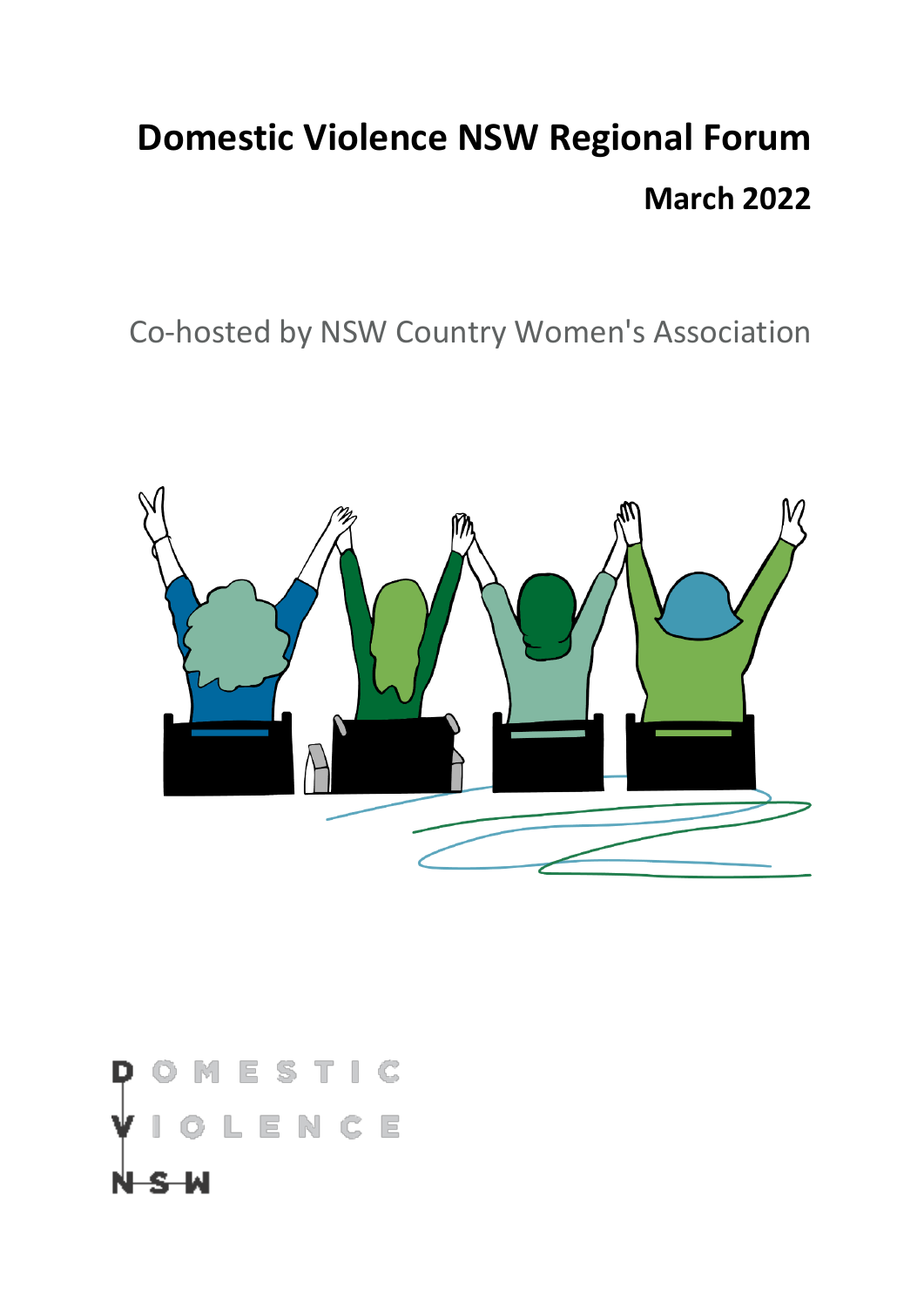### <span id="page-1-0"></span>Contents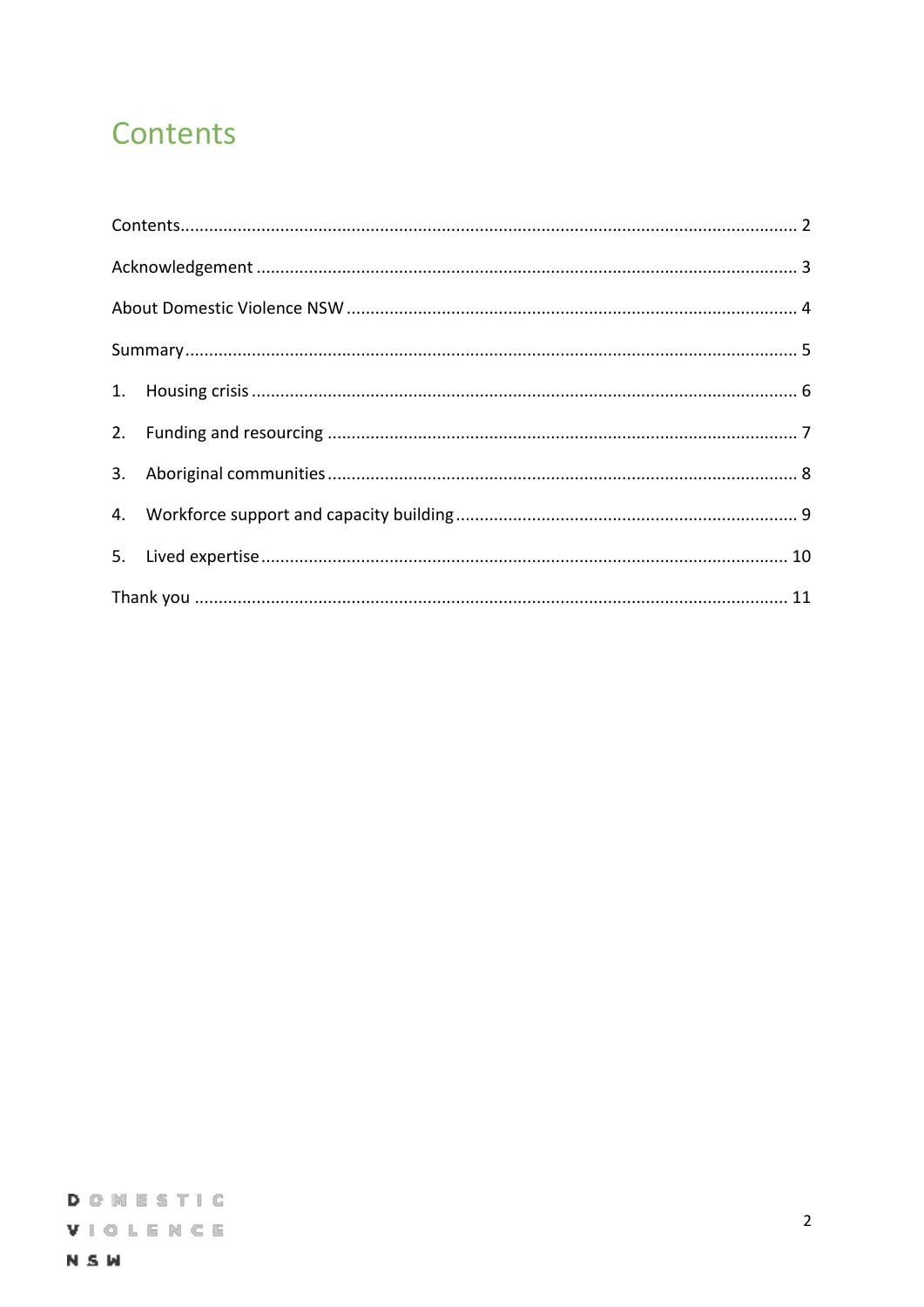### <span id="page-2-0"></span>Acknowledgement

This report was written on the stolen and unceded lands of the Gadigal People of the Eora Nation. We pay respects to the Elders past, present and emerging.

Domestic Violence NSW would like to acknowledge Aboriginal and Torres Strait Islander people across the breadth and depth of Australia. We recognise that Aboriginal and Torres Strait Islander people have lived and cared for Country for over 65,000 years and continue to do so, honouring ancestors and knowledge holders within community, and observing ancient cultural practices.

We would like to recognise the impacts of colonisation and the ongoing systemic racism and oppression that is still present within institutions and the broader community.

We acknowledge the strength and resilience of Aboriginal and Torres Strait Islander people and hold their stories with great care.

We concede that Aboriginal and Torres Strait Islander women are at the highest risk of sexual, family and domestic violence compared with other women in Australia. We acknowledge that domestic and family violence are not part of Aboriginal culture.

Domestic Violence NSW work to position ourselves as allies, to walk alongside, to listen, to give our voice and strength, to respect, to never forget and to learn from past mistakes.

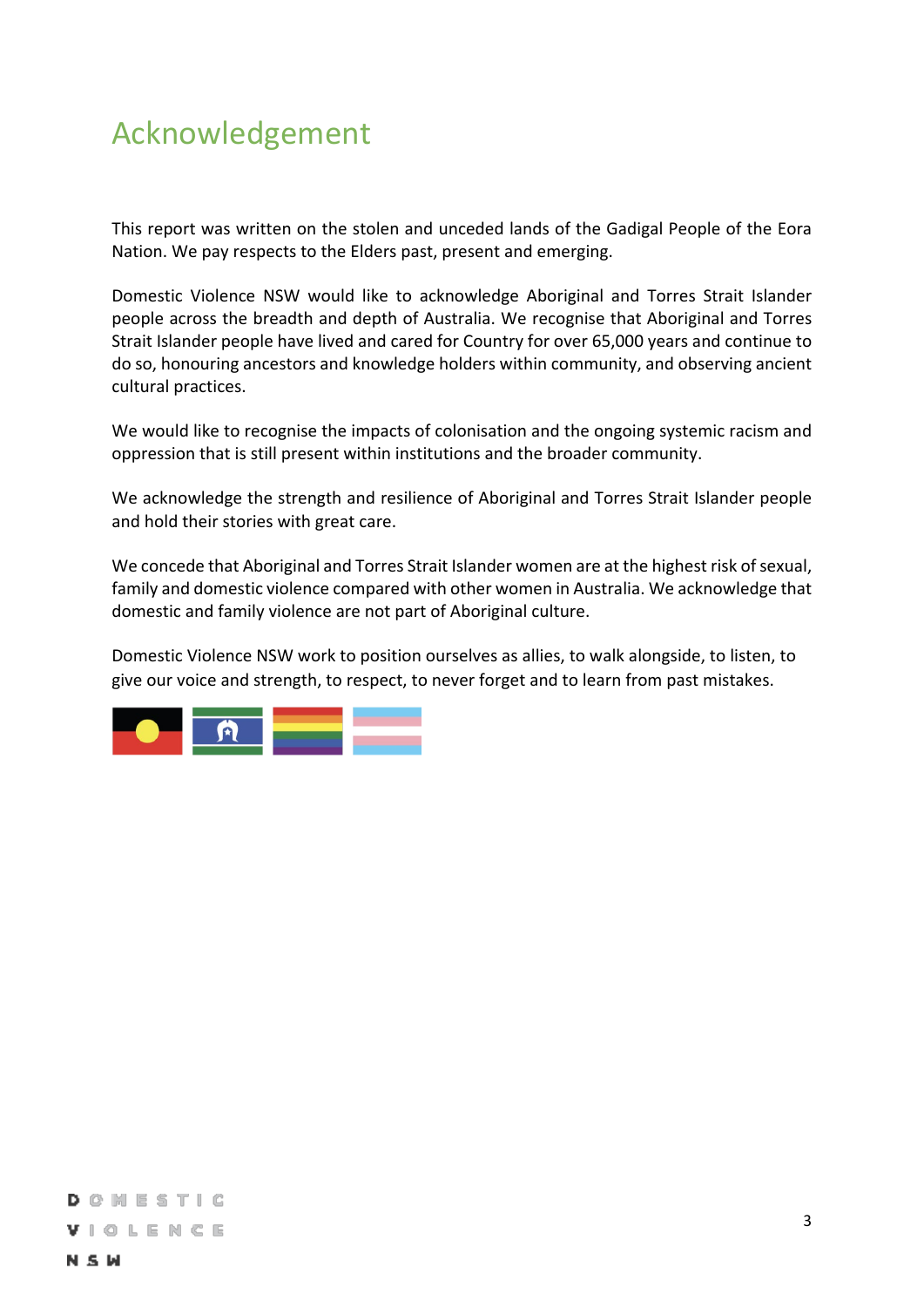### <span id="page-3-0"></span>About Domestic Violence NSW

Domestic Violence NSW (DVNSW) is the **peak body for specialist domestic and family violence (DFV) services in NSW**. We have over 125 member organisations across NSW. We work to improve policy, legislative and program responses to domestic and family violence and to eliminate DFV through advocacy, partnerships and promoting good practice.

DVNSW members represent the diversity of specialist services working in NSW to support women, families and communities impacted by domestic and family violence. They are nongovernment-funded organisations. Our member organisations include crisis and refuge services, transitional accommodation and community housing providers, family support services, Aboriginal controlled organisations and specialist CALD organisations, specialist homelessness service providers, men's behaviour change programs and networks, community organisations working with high-risk communities, specialist women's legal support services, women and children's support services, and Safe at Home programs.

| <b>Interim CEO</b> | <b>Elise Phillips</b> |
|--------------------|-----------------------|
| Author             | Livia Stanton         |
| <b>Address</b>     | Domestic Violence NSW |
|                    | PO Box 3311           |
|                    | REDFERN NSW 2016      |
| <b>Telephone</b>   | (02) 9698 9777        |
| <b>Email</b>       | ceo@dvnsw.org.au      |
| Website            | www.dvnsw.org.au      |

#### DOMESTIC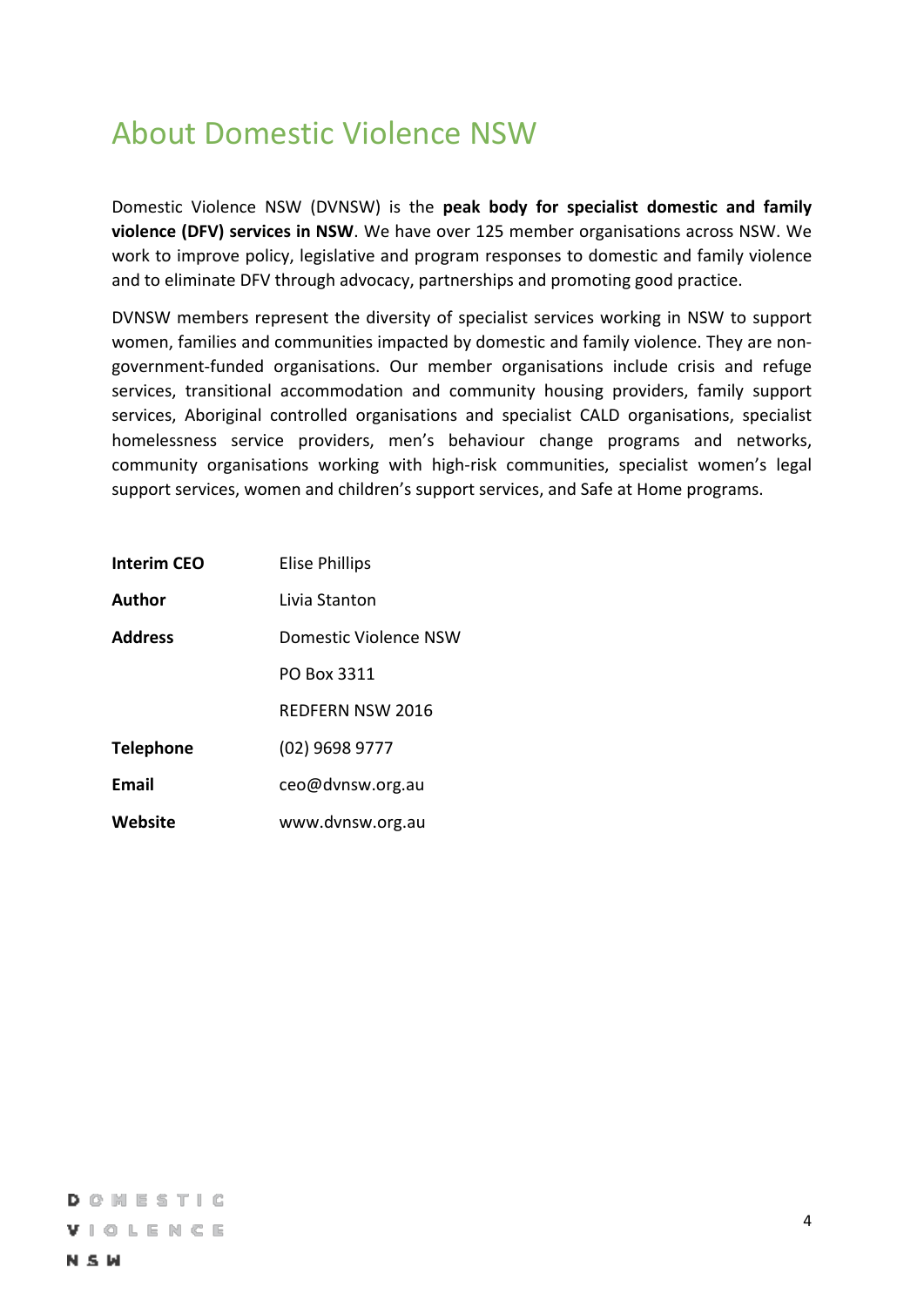### <span id="page-4-0"></span>Summary

The Regional Forum was co-hosted by the NSW Country Women's Association and well attended by members and guests with 65 attendees. Celebrating 100 years this year, the Country Women's Association prioritise addressing domestic and family violence (DFV) in regional, remote, and rural communities and want to provide a voice for people. Domestic Violence NSW (DVNSW) is the peak body for domestic and family violence services in NSW, representing over 125 specialist organisations.

It was harrowing to hear from members about the major housing crisis NSW is facing, which has been exacerbated over the past two years by the COVID-19 pandemic and natural disasters. Regional, rural and remote services spoke about a range of additional challenges they face related to servicing large geographical areas, access to adequate IT support, adequate policing and justice responses, cost of living, work-life balance for staff living in small communities and workforce shortages as they struggle to provide competitive wages and attractive career pathways.

DVNSW continues to advocate to ensure regional, rural, and remote services are adequately resourced to help women, children and LGBTIQA+ people fleeing violence. DVNSW advocates for:

- Long-term housing solutions that are fit for purpose, safe and affordable with specific regional, rural, and remote allocation;
- Adequately funded regional and remote services, noting additional costs in relation to servicing large geographical areas, recruiting and training staff;
- Investment in a workforce strategy to recruit, train and employ more Aboriginal and Torres Strait Islander focused workers, particularly in regional, rural and remote areas and establishment of a support network for identified workers;
- Specific initiatives in the workforce strategy to incentivise working in regional and rural areas and ensure that training and career pathways into the DFV sector are available, with subsidised travel to professional development; and
- Creation of a Victim Survivors Advisory body for the NSW Government that includes members from rural and regional areas.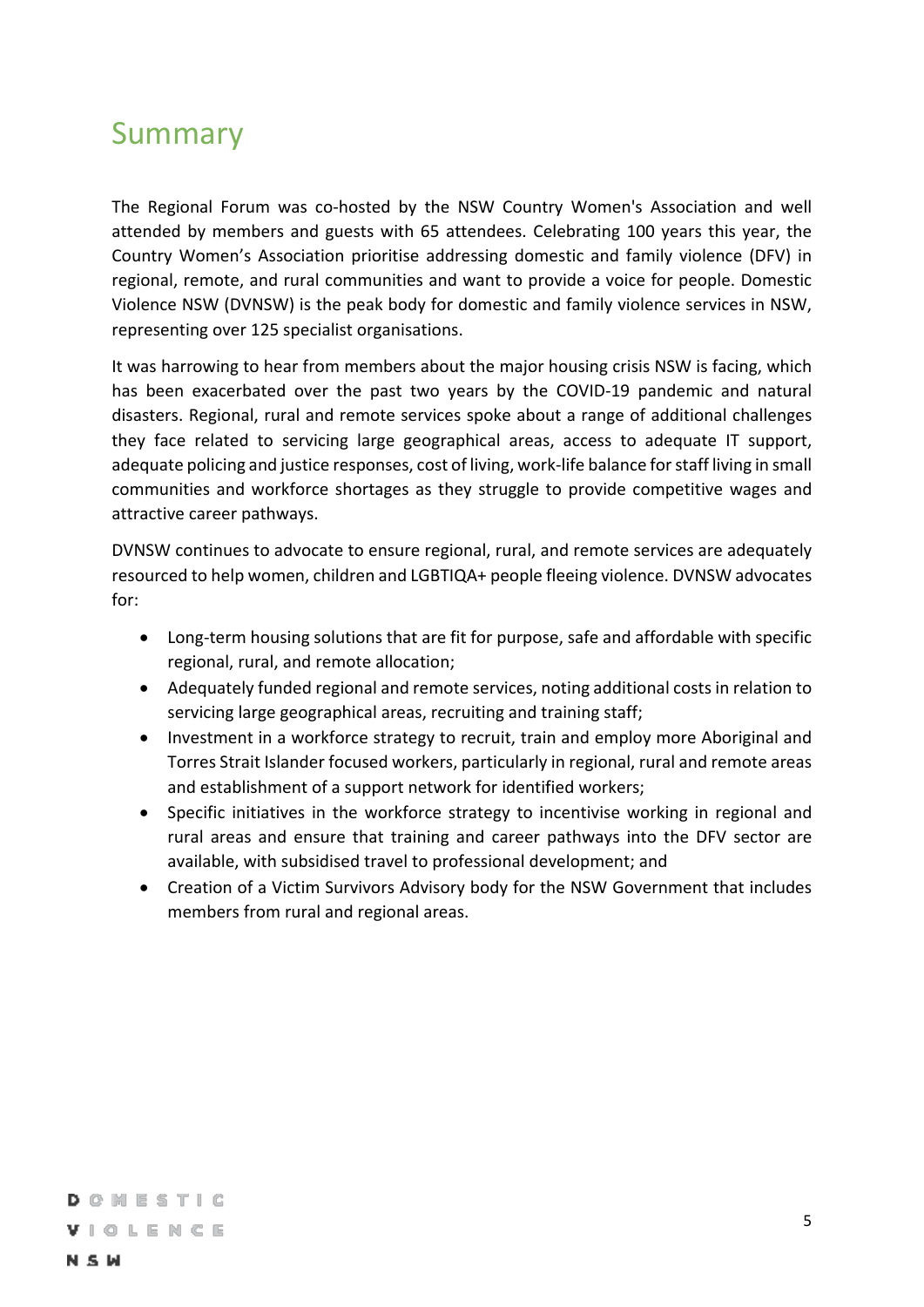# <span id="page-5-0"></span>1.Housing crisis

The housing crisis in NSW regional communities is at a crisis point. Members reported social housing waitlists are now similar to those of the city. Due to COVID and the migration of people from cities to regional areas, there is a catastrophic lack of affordable accommodation. Members expressed frustration with the current housing situation right across the state, with holiday homes lying dormant or used for Airbnb, with landlords opting to rent to affluent holiday goers rather than families in need and rental prices steadily increasing.

Members spoke of women and children being stuck in refuges with no exit pathways to stable accommodation, leaving many women having to choose between returning to a perpetrator or becoming homeless. Regional communities are in urgent need of housing solutions and safe at home programs to support women to stay safely in their home. Housing solutions need to be long-term, fit for purpose, safe and affordable with specific regional, rural, and remote allocation. If housing developments had stronger affordable housing targets, this would take some of the burden off the private rental market and social housing.

Services in flood affected areas shared that their communities were in housing crisis before the floods and are now feeling desperate and hopeless. Providers fear increases in DFV following the disaster and that victim-survivors will be less able to leave unsafe relationships due to the complete lack of housing across the whole community.

More remote communities like Murrumbidgee are at crisis point with a complete lack of any housing, let alone affordable housing, no access to temporary accommodation within 200km, and lack of transport options to get to those towns that offer it. In Tamworth social housing is boarded up and the women's refuge has been at capacity since mid-2021. The Central Coast community services are well resourced, but there is no housing. Young people, women, and children experiencing DFV are homeless and living on the street putting women at risk of losing their children.

#### **Recommendations:**

- 1.1 Build 5,000 new social housing dwellings every year for the next 10 years.
- 1.2 Ensure appropriate housing for women and children who have experienced violence and specific housing for marginalised communities, including Aboriginal, young people, people with disabilities, large families, and single women.
- 1.3 Housing solutions must be long-term, fit for purpose, safe and affordable with specific regional, rural, and remote allocation.
- 1.4 Invest \$500,000 in a maintenance fund to repair existing housing stock.
- 1.5 Increase funding to specialist homelessness services by a minimum of 20% or \$156 million over 3 years.
- 1.6 Commit to affordable housing targets of 20% for private developments.

#### DOMESTIC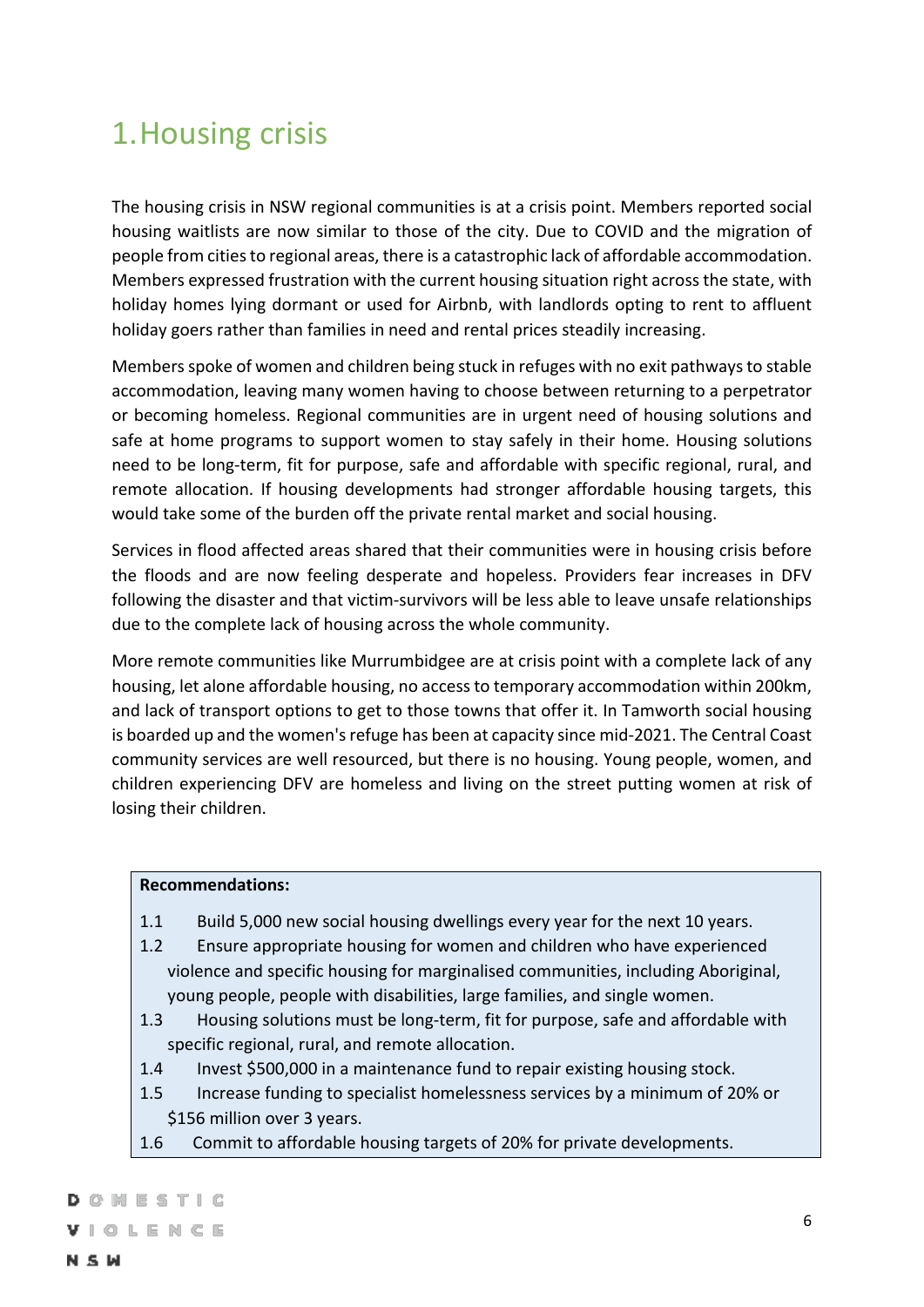### <span id="page-6-0"></span>2.Funding and resourcing

Members talked about funding and resourcing being a huge issue for regional domestic and family violence services, mainly due to funding dependence on election cycles. Funding needs to be available for the term of the contracts to allow services to spend the money over the entire funding period, not 12 months. This would allow for workforce development and job security for employees. Funding allocation needs to take into account higher costs in regional/rural/remote areas associated with recruitment, servicing large geographical regions and the need to travel to major cities for professional development.

Recruitment is another roadblock services are facing - there are no houses for people relocating to many regional areas and there is a skill shortage in the sector. Services are experiencing a diminishing ability to maintain staffing levels due to vicarious trauma, especially during the floods and pandemic. Staffing vacancies increase workloads of other staff increasing the risk of burnout.

Demand for domestic and family violence services often outweighs the capacity of services. Women experiencing abuse are just trying to survive and stay alive whilst they are on a waiting list for support. Alternatively, staff and services are reluctant to turn clients away and end up exceeding their allocated caseloads and hours of work. One member spoke about the lack of resources at the local hospital to support sexual assault victims, with no forensic space available and a hospital that does not support terminations. Services in rural areas have to be a one stop shop, as they are often the only service provider in the area and with limited funding, they cannot ethically turn people away. This impacts workers as they feel that positive outcomes are not being achieved for clients due to all the barriers.

#### **Recommendations:**

- 2.1 Increase baseline funding for specialist DFV services by at least 50% to ensure a sustainable, well-resourced sector that can provide quality support for victim/survivors experiencing gendered violence.
- 2.2 Ensure regional, rural and remote specialist DFV services are adequately funded, noting additional costs in relation to servicing large geographical areas, recruiting and training staff.
- 2.3 Fund the development of a NSW Primary Prevention Strategy which aligns with the two National Prevention strategies developed by Our Watch; Change the Story: A shared framework for the primary prevention of violence against women and their children in Australia and Changing the Picture: A national resource to support the prevention of violence against Aboriginal and Torres Strait Islander women and their children.
- 2.4 Fund the coordination and implementation of the primary prevention initiatives in the above plan.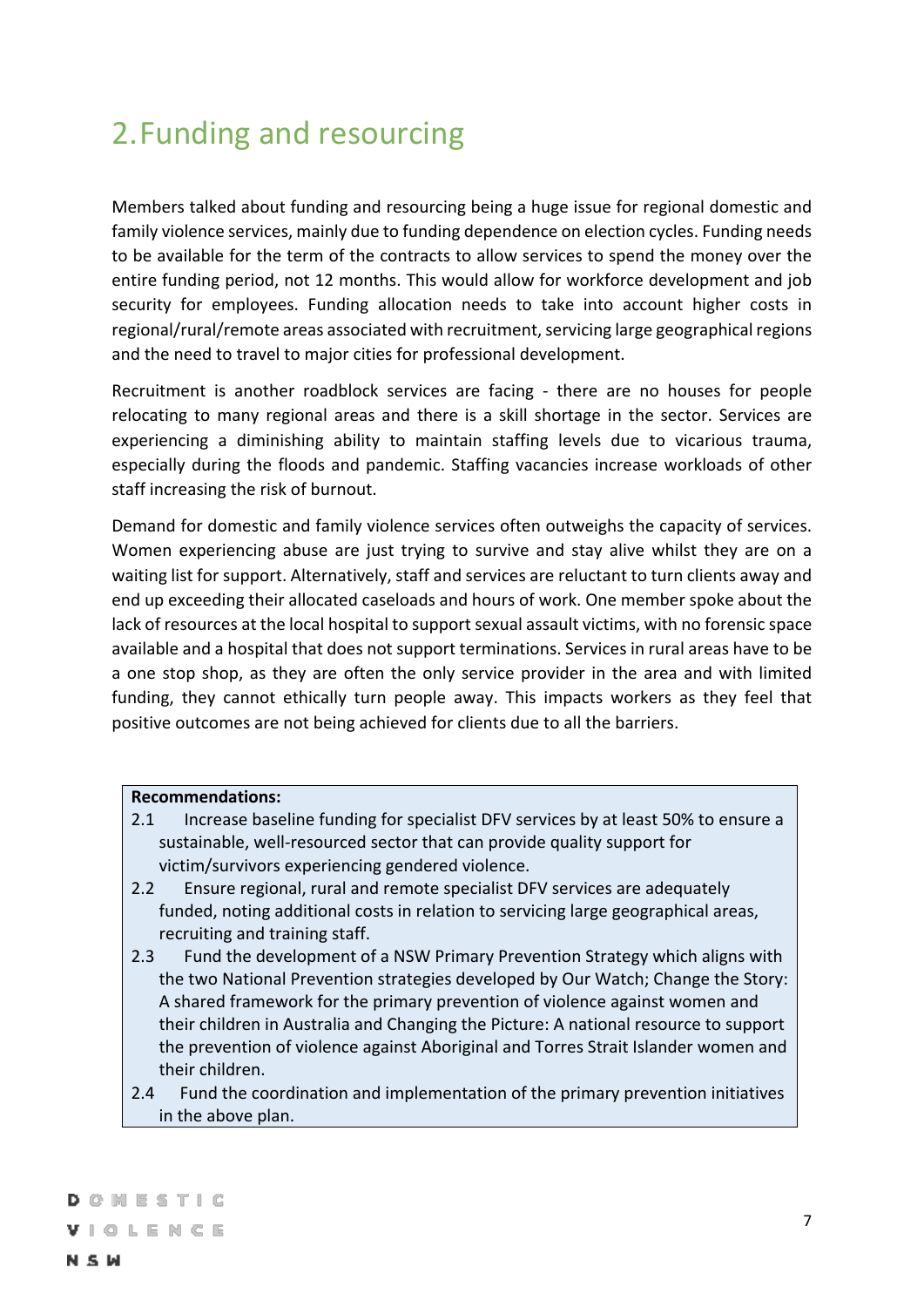### <span id="page-7-0"></span>3.Aboriginal communities

The remote Aboriginal community of Wilcannia faces similar challenges to those above plus additional layers of discrimination and disadvantage. The remote geography means long wait times for police response and lack of housing and support. Police are often at full capacity, relying on the Royal Flying Doctors Service when there is an incident. There is no affordable housing in the area and no planning for long-term housing. Securing long-term housing means leaving community and family supports, which is not an option for most people. When working with clients to seek employment, people are having to choose between employment or housing, as being employed means being taken off the housing list.

There are issues with telecommunications and blackouts due to storms with community members forced to walk out of town for mobile coverage during a DFV incident. There are lengthy court delays, with ADVOs taking three months to go before a magistrate. Accessing Centrelink support requires two plus hour phone calls. Food is extremely expensive and access to fresh fruit and vegetables is scarce.

#### **Recommendations:**

- 3.1 Increase the number of Aboriginal Community Controlled Organisations operating specialist domestic and family violence services.
- 3.2 Develop and implement a workforce strategy to recruit, train and employ more Aboriginal and Torres Strait Islander focused workers, particularly in regional, rural and remote areas, across DFV services and establish a support network for identified workers.
- 3.3 Implement mandatory cultural safety training for specialist DFV workers across NSW.
- 3.4 Support the development of an Aboriginal and Torres Strat Islander community-led strategy to prevent gendered violence in NSW.
- 3.5 Increase recurrent funding for existing Aboriginal Controlled Community Organisations (ACCOs) by a minimum of \$10 million over 3 years and increase the number of ACCOs to meet the demand through a minimum investment of \$82 million.

DOMESTIC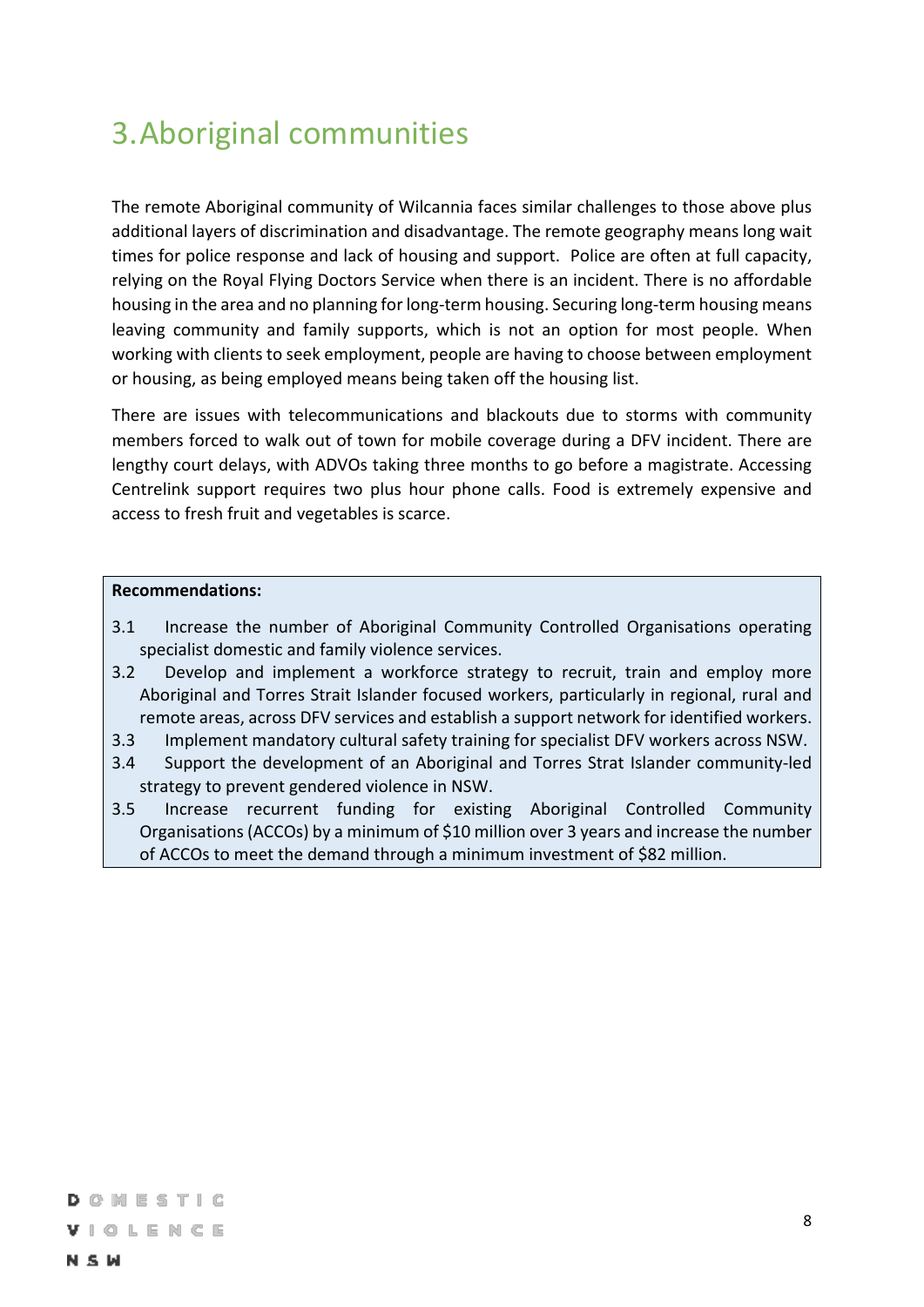### <span id="page-8-0"></span>4.Workforce support and capacity building

A New England member service shared their insights in relation to the high crisis work environment but minimal human connection, due to geographical distance between staff as they cover a large area and support a growing number of clients. Over the past 12 months BOCSAR reported a 1 % increase in DFV offences reported to police, however on the ground they have experienced a 5% increase in referrals overall and a 55% increase in female referrals to Safety Action Meeting (women assessed as high risk).

The struggle with recruitment for regional DFV services is substantial, taking up to nine months to fill a position due to lack of availability of skilled DFV workers. Low wages that can't compete with other sectors, increasing cost of living, petrol prices, rent, and a lack of work/life balance, present significant hurdles in recruiting and retaining a well-resourced and sustainable workforce. The requirement for travel to attend industry specific training, held in metro areas, means services must prioritise either supporting women and children or skilling up staff. COVID has increased stress and burnout with work and personal life meshed while working from home which has contributed to high staff turnover.

#### **Recommendations:**

- 4.1 Fund the development of a ten-year workforce strategy for the specialist domestic and family violence sector and men's behavioural change sector in NSW, that includes increased baseline remuneration comparative to other industries with similar qualifications.
- 4.2 Support and skill development for up to 80 new graduates to enter the specialist DFV workforce, gain employment and develop skills to work in a specialist field.
- 4.3 Include specific initiatives in the workforce strategy to incentivise working in regional and rural areas.
- 4.4 Ensure that training and career pathways into the DFV sector are available in regional and rural areas and subsidise the cost of travel to professional development.
- 4.5 Deliver training for current specialist DFV and male family violence intervention sector services in trauma and gendered violence-informed practice, cultural safety and awareness, risk and compliance, violence prevention, health and wellbeing, in particular, countering the impact of vicarious trauma.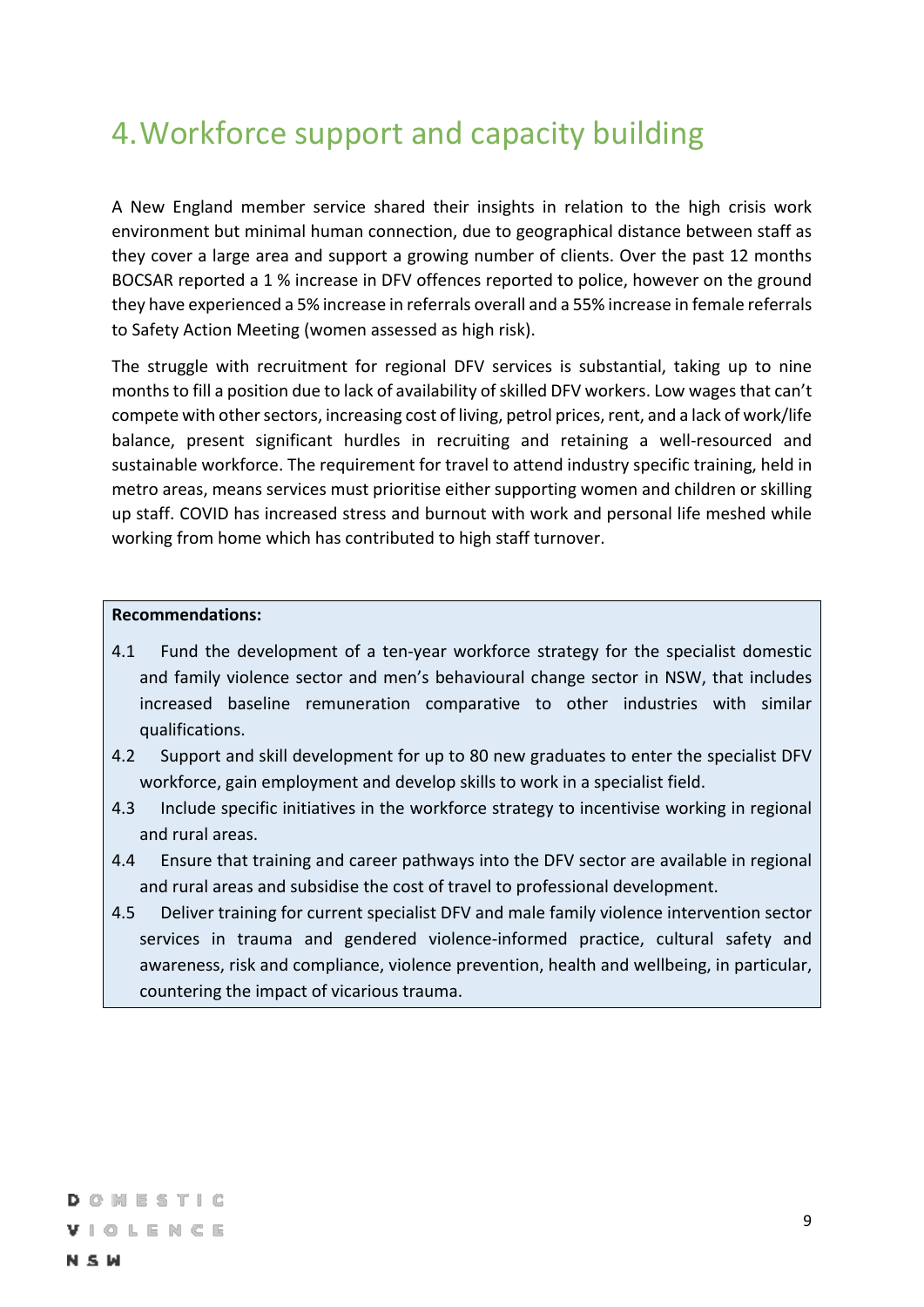# <span id="page-9-0"></span>5.Lived expertise

A lived expertise advocate shared her experience of DFV and living in a rural town trying to support her husband who had mental health issues. Beyond the issues of lack of housing and transport in rural NSW, access to guns is another element of concern. Confidentiality is an issue when you live in a rural area, limiting help-seeking. Even after a serious incident where her husband threatened to kill her and held a knife to her throat, she didn't feel safe to share this with anyone. In a situation like this, a well-resourced DFV service is essential and can be life changing.

Member services asked how can we build women with lived expertise into roles where they can support and utilise their knowledge? Women with lived experience can provide valuable input to inform policy and government.

#### **Recommendations:**

5.1 Create an engagement model to include victim-survivors in the strategic development, design, implementation, and evaluation of initiatives to respond to and prevent sexual, domestic and family violence in a safe and meaningful manner.

5.2 Fund a Survivor Media Advocacy peak or representative industry body.

5.3 Create a Victim Survivors Advisory body for the NSW Government in NSW that includes members from rural/regional areas.

5.4 Include pathways for victim survivors to join the DFV workforce in the DFV 10 year workforce development strategy.